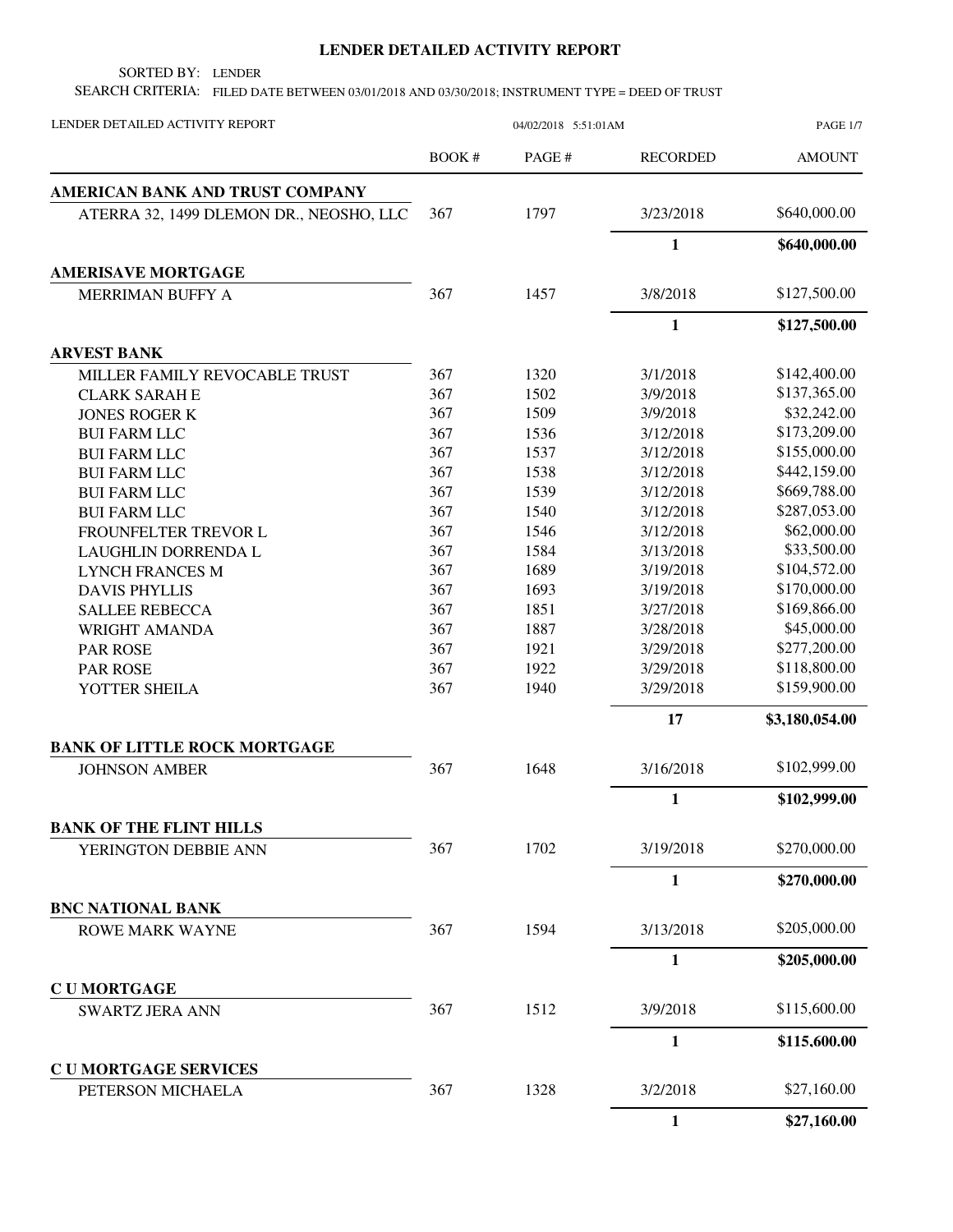| LENDER DETAILED ACTIVITY REPORT              | 04/02/2018 5:51:01AM |       |                 | <b>PAGE 2/7</b> |  |
|----------------------------------------------|----------------------|-------|-----------------|-----------------|--|
|                                              | BOOK #               | PAGE# | <b>RECORDED</b> | <b>AMOUNT</b>   |  |
| <b>CENTRAL BANK OF THE OZARKS</b>            |                      |       |                 |                 |  |
| <b>WELLS ANNE R</b>                          | 367                  | 1770  | 3/22/2018       | \$250,000.00    |  |
|                                              |                      |       | $\mathbf{1}$    | \$250,000.00    |  |
| <b>CLIONE DEANN HATFIELD REVOCABLE TRUST</b> |                      |       |                 |                 |  |
| <b>SALES MILAGRO NOEMI</b>                   | 367                  | 1650  | 3/16/2018       | \$10,000.00     |  |
|                                              |                      |       | $\mathbf{1}$    | \$10,000.00     |  |
| <b>COHU GARY TR</b>                          |                      |       |                 |                 |  |
| PETERS INVESTMENTS, LLC                      | 367                  | 1683  | 3/19/2018       | \$50,000.00     |  |
| <b>COMMERCE BANK</b>                         |                      |       | 1               | \$50,000.00     |  |
| PANKOW BETH J                                | 367                  | 1377  | 3/5/2018        | \$44,500.00     |  |
|                                              |                      |       | $\mathbf{1}$    | \$44,500.00     |  |
| <b>COMMUNITY BANK &amp; TRUST</b>            |                      |       |                 |                 |  |
| <b>BUTLER LAURA F</b>                        | 367                  | 1387  | 3/5/2018        | \$44,469.00     |  |
| <b>ADAMSON SALLY A</b>                       | 367                  | 1465  | 3/8/2018        | \$11,000.00     |  |
| <b>WOLFE ANN M</b>                           | 367                  | 1498  | 3/9/2018        | \$40,000.00     |  |
| <b>BURKHART MICHAEL R</b>                    | 367                  | 1698  | 3/19/2018       | \$12,800.00     |  |
| <b>ELTON SHERALEE</b>                        | 367                  | 1700  | 3/19/2018       | \$37,500.00     |  |
| <b>ELLEDGE SUSAN</b>                         | 367                  | 1715  | 3/20/2018       | \$102,400.00    |  |
| <b>COTTON MIKELL L</b>                       | 367                  | 1745  | 3/21/2018       | \$115,000.00    |  |
| <b>OSBORNE GYWN L</b>                        | 367                  | 1800  | 3/23/2018       | \$135,000.00    |  |
| <b>WILSON MORGAN</b>                         | 367                  | 1813  | 3/23/2018       | \$88,383.00     |  |
| <b>RAMOS MA ELSA</b>                         | 367                  | 1853  | 3/27/2018       | \$28,080.00     |  |
| <b>LEWIS NANCY M</b>                         | 367                  | 1962  | 3/30/2018       | \$74,000.00     |  |
|                                              |                      |       | 11              | \$688,632.00    |  |
| <b>DITECH FINANCIAL</b>                      |                      |       |                 |                 |  |
| <b>GALLINDO ANGELA K</b>                     | 367                  | 1848  | 3/27/2018       | \$117,334.00    |  |
|                                              |                      |       | 1               | \$117,334.00    |  |
| <b>EMBRACE HOME LOANS</b><br>HIRSHEY SUSAN L | 367                  | 1637  | 3/15/2018       | \$240,800.00    |  |
|                                              |                      |       | $\mathbf{1}$    | \$240,800.00    |  |
| <b>EQUITABLE MORTAGE</b>                     |                      |       |                 |                 |  |
| DECKER MELISSA G                             | 367                  | 1644  | 3/16/2018       | \$115,995.00    |  |
|                                              |                      |       | 1               | \$115,995.00    |  |
| <b>FCS FINANCIAL</b>                         |                      |       |                 |                 |  |
| <b>EARL MICHELE RAY</b>                      | 367                  | 1705  | 3/20/2018       | \$40,100.00     |  |
| <b>KHANG CHAO</b>                            | 367                  | 1898  | 3/28/2018       | \$201,600.00    |  |
|                                              |                      |       | $\mathbf{2}$    | \$241,700.00    |  |
| FEDEX EMPLOYEES CREDIT ASSOCIATION           |                      |       |                 |                 |  |
| <b>COLE CATHY</b>                            | 367                  | 1400  | 3/6/2018        | \$103,000.00    |  |
|                                              |                      |       | $\mathbf{1}$    | \$103,000.00    |  |
| FIRST ARKANSAS FINANCIAL                     |                      |       |                 |                 |  |
| <b>HODGES RANDY</b>                          | 367                  | 1565  | 3/12/2018       | \$124,601.00    |  |
|                                              |                      |       | $\mathbf{1}$    | \$124,601.00    |  |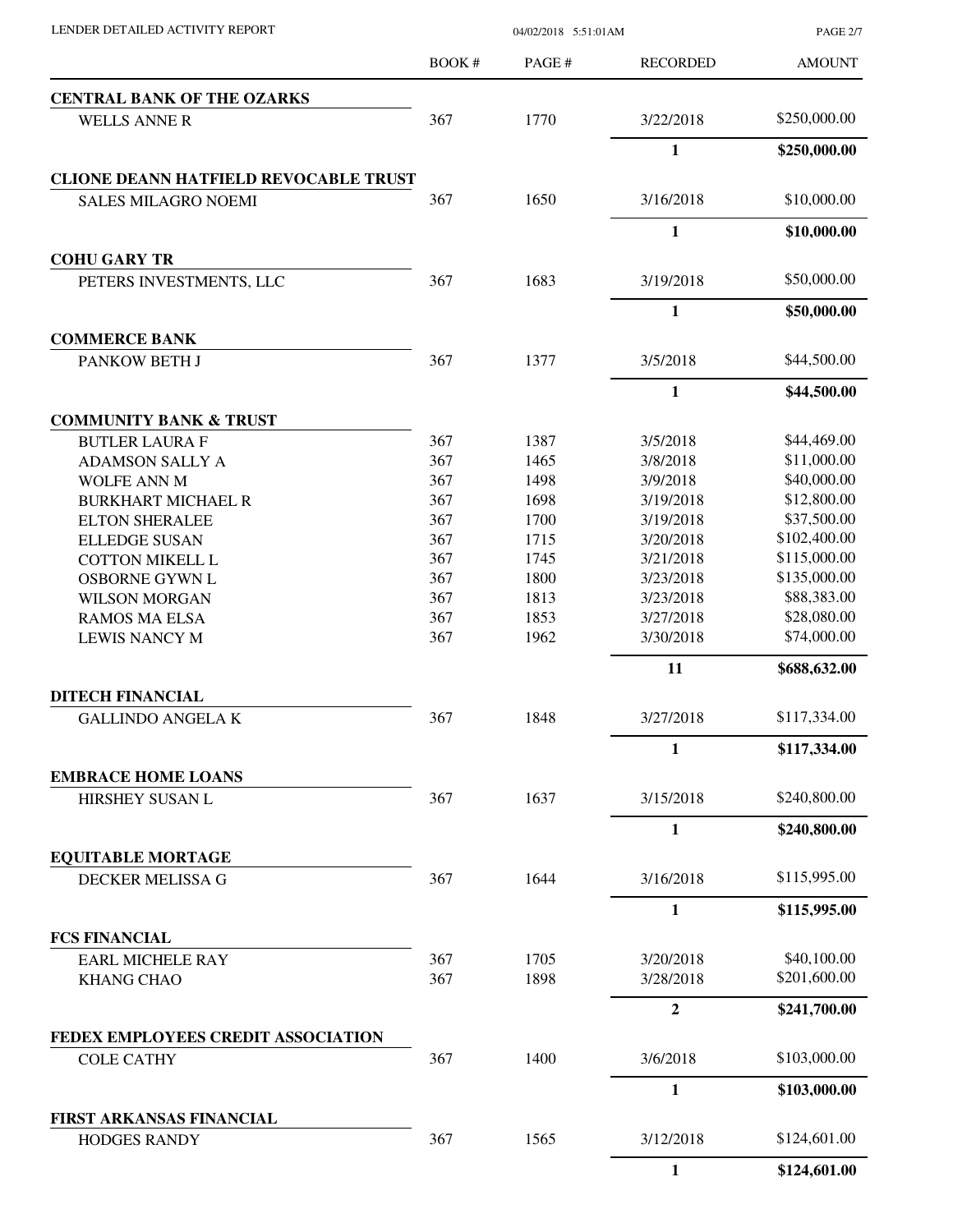| LENDER DETAILED ACTIVITY REPORT |  |
|---------------------------------|--|
|                                 |  |

04/02/2018 5:51:01AM

PAGE 3/7

|                                   | BOOK# | PAGE# | <b>RECORDED</b>  | <b>AMOUNT</b>  |
|-----------------------------------|-------|-------|------------------|----------------|
| <b>FIRST COMMUNITY BANK</b>       |       |       |                  |                |
| <b>MUTZ AARON R</b>               | 367   | 1375  | 3/5/2018         | \$179,550.00   |
| <b>BRANSTETTER VALERIE F</b>      | 367   | 1392  | 3/5/2018         | \$256,800.00   |
| PUCKETT STUART H                  | 367   | 1408  | 3/6/2018         | \$40,000.00    |
| WHITEHILL DEBORAH                 | 367   | 1438  | 3/7/2018         | \$46,400.00    |
| HUBCO INVESTNEMTS, LLC            | 367   | 1452  | 3/8/2018         | \$57,882.50    |
| BOWMAN BRADLEY MICHAEL            | 367   | 1458  | 3/8/2018         | \$112,906.50   |
| HUBCO INVESTMENTS, LLC            | 367   | 1550  | 3/12/2018        | \$55,405.00    |
| <b>MILES LAHOMA</b>               | 367   | 1675  | 3/19/2018        | \$251,379.00   |
| <b>GARDNER JOAN</b>               | 367   | 1750  | 3/21/2018        | \$84,000.00    |
|                                   |       |       | 9                | \$1,084,323.00 |
| <b>FIRSTBANK</b>                  |       |       |                  |                |
| DRISKILL JANET M                  | 367   | 1709  | 3/20/2018        | \$100,000.00   |
|                                   |       |       | $\mathbf{1}$     | \$100,000.00   |
| <b>FLAGSTAR BANK</b>              |       |       |                  |                |
| <b>BUCK DIANE J</b>               | 367   | 1436  | 3/7/2018         | \$54,500.00    |
|                                   |       |       | $\mathbf{1}$     | \$54,500.00    |
| <b>FLAT BRANCH MORTGAGE</b>       |       |       |                  |                |
| <b>ANDERSON ABIGAIL FAITH</b>     | 367   | 1299  | 3/1/2018         | \$107,670.00   |
| <b>STARK NATHANIEL RYAN</b>       | 367   | 1301  | 3/1/2018         | \$87,878.00    |
| <b>SCRIBNER ALLISON MAE</b>       | 367   | 1318  | 3/1/2018         | \$109,595.00   |
| <b>ASHLEY DEANNE</b>              | 367   | 1346  | 3/2/2018         | \$60,800.00    |
| <b>CURRY KRISTAN D</b>            | 367   | 1352  | 3/2/2018         | \$320,000.00   |
| <b>DAVIES NATASHA</b>             | 367   | 1366  | 3/5/2018         | \$34,295.00    |
| <b>MOORE ELEANORE</b>             | 367   | 1397  | 3/5/2018         | \$81,313.00    |
| MILLER SHANA L                    | 367   | 1479  | 3/8/2018         | \$146,185.00   |
| COBB REBECKA J                    | 367   | 1486  | 3/8/2018         | \$130,000.00   |
| MCCLARNON HOLLY D                 | 367   | 1496  | 3/9/2018         | \$135,858.00   |
| <b>CONANT KELLY</b>               | 367   | 1508  | 3/9/2018         | \$115,371.00   |
| <b>CLEMENT CHELSEA</b>            | 367   | 1523  | 3/12/2018        | \$202,730.00   |
| PALMER ELIZABETH                  | 367   | 1548  | 3/12/2018        | \$85,520.00    |
| <b>BAILEY ROSS</b>                | 367   | 1624  | 3/15/2018        | \$233,148.00   |
| <b>CARTER KRIS</b>                | 367   | 1720  | 3/20/2018        | \$121,967.00   |
| <b>RUEDE KIMBERLY</b>             | 367   | 1779  | 3/22/2018        | \$82,085.00    |
| <b>KING SIDNEY J</b>              | 367   | 1802  | 3/23/2018        | \$276,007.00   |
| <b>CAGLE WANDA</b>                | 367   | 1864  | 3/27/2018        | \$138,236.00   |
| <b>DURFEE STEPHANIE KAY</b>       | 367   | 1869  | 3/27/2018        | \$162,698.00   |
|                                   |       |       | 19               | \$2,631,356.00 |
| <b>FORST COMMUNITY BANK</b>       |       |       |                  |                |
| VANDORN RALPH L                   | 367   | 1518  | 3/9/2018         | \$130,186.00   |
|                                   |       |       | $\mathbf{1}$     | \$130,186.00   |
| FREEDOM BANK OF SOUTHERN MISSOURI |       |       |                  |                |
| <b>QUINTON MATTHEW</b>            | 367   | 1909  | 3/29/2018        | \$96,000.00    |
|                                   |       |       | $\mathbf{1}$     | \$96,000.00    |
| <b>GATEWAY MORTGAGE GROUP</b>     |       |       |                  |                |
| MILLER DAVID L                    | 367   | 1718  | 3/20/2018        | \$85,000.00    |
| MCCALL AUSTIN G                   | 367   | 1766  | 3/21/2018        | \$83,361.00    |
|                                   |       |       | $\boldsymbol{2}$ | \$168,361.00   |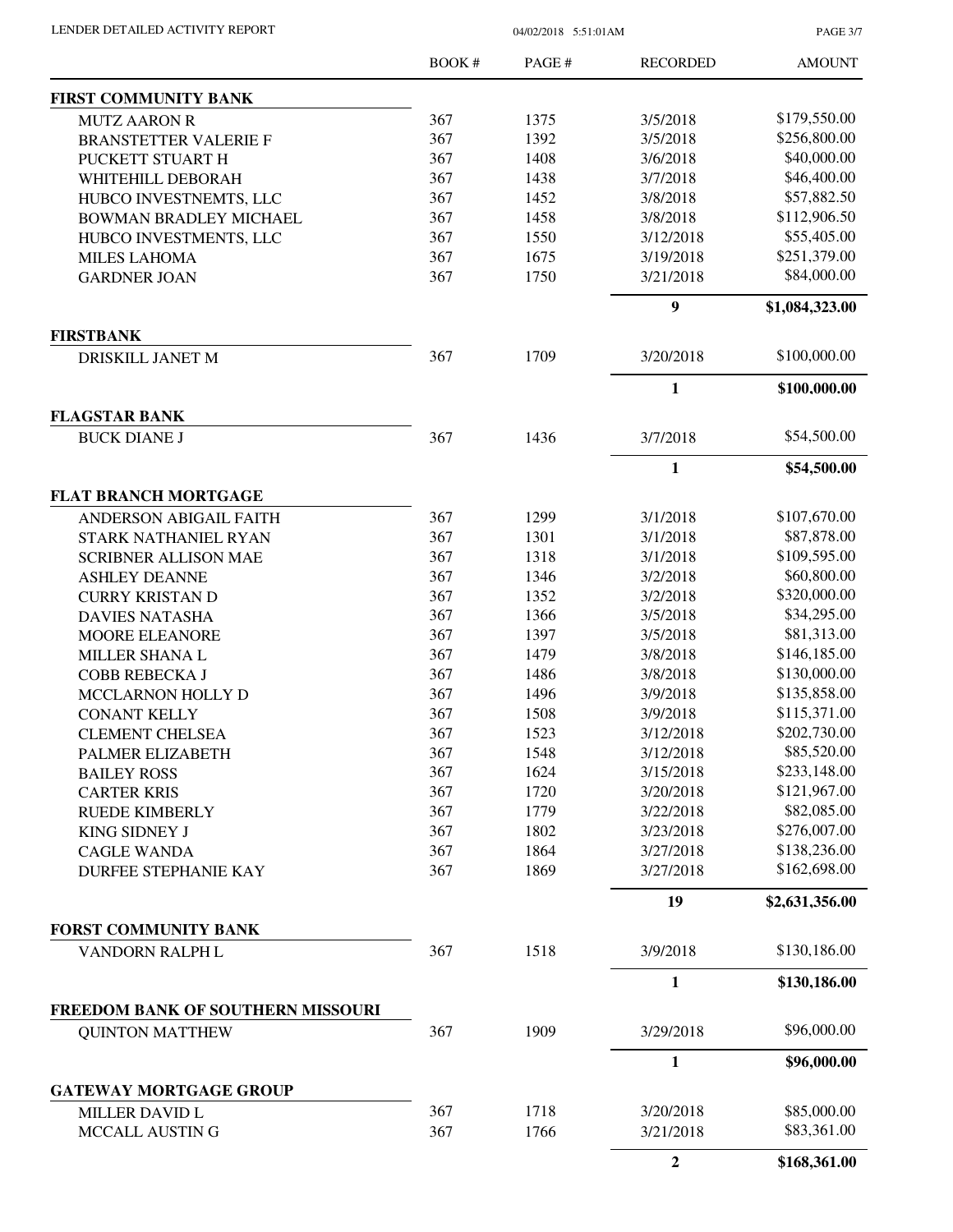| LENDER DETAILED ACTIVITY REPORT |  |
|---------------------------------|--|
|                                 |  |

04/02/2018 5:51:01AM

PAGE 4/7

|                                                   | BOOK# | PAGE # | <b>RECORDED</b>         | <b>AMOUNT</b> |
|---------------------------------------------------|-------|--------|-------------------------|---------------|
| <b>GUARANTY BANK</b>                              |       |        |                         |               |
| <b>SELGEBY MATTHEW</b>                            | 367   | 1581   | 3/13/2018               | \$140,000.00  |
| BRADYK INVESTMENTS, INC                           | 367   | 1642   | 3/16/2018               | \$315,000.00  |
| <b>MCCLENDON CASSIE</b>                           | 367   | 1688   | 3/19/2018               | \$131,572.00  |
| YOUNG DEANNA                                      | 367   | 1777   | 3/22/2018               | \$170,848.00  |
|                                                   |       |        | $\overline{\mathbf{4}}$ | \$757,420.00  |
| <b>HENDRIX BILLY GENE</b>                         |       |        |                         |               |
| <b>BROWN LARRY D</b>                              | 367   | 1764   | 3/21/2018               | \$135,500.00  |
|                                                   |       |        | $\mathbf{1}$            | \$135,500.00  |
| <b>HENDRIX CAROL J</b>                            |       |        |                         |               |
| <b>BROWN C KELLY</b>                              | 367   | 1764   | 3/21/2018               | \$135,500.00  |
|                                                   |       |        | $\mathbf{1}$            | \$135,500.00  |
| <b>HERITAGE STATE BANK</b>                        |       | 1671   |                         | \$50,000.00   |
| <b>HOWARD JILL MARIE</b>                          | 367   |        | 3/19/2018               |               |
|                                                   |       |        | $\mathbf{1}$            | \$50,000.00   |
| <b>HOMETOWN BANK</b>                              |       |        |                         |               |
| N & JM INVESTMENTS, LLC                           | 367   | 1614   | 3/15/2018               | \$58,575.00   |
| <b>CAMERER SARA</b>                               | 367   | 1615   | 3/15/2018               | \$33,750.00   |
| <b>GREER DONNA RAE</b>                            | 367   | 1914   | 3/29/2018               | \$100,000.00  |
|                                                   |       |        | 3                       | \$192,325.00  |
| <b>INLANTA MORTGAGE</b><br>PATTERSON JOYCE DEANNE | 367   | 1856   | 3/27/2018               | \$90,000.00   |
|                                                   |       |        |                         |               |
| <b>MID-MISSOURI BANK</b>                          |       |        | 1                       | \$90,000.00   |
| <b>LAWSON CANDICE</b>                             | 367   | 1441   | 3/7/2018                | \$310,000.00  |
| <b>ALUMBAUGH MEGAN R</b>                          | 367   | 1655   | 3/16/2018               | \$106,400.00  |
| <b>BOND KAREN L</b>                               | 367   | 1795   | 3/23/2018               | \$10,000.00   |
|                                                   |       |        | $\mathbf{3}$            | \$426,400.00  |
| MISSOURI BROTHERHOOD FINANCIAL ASSISTANCE, INC    |       |        |                         |               |
| <b>SCHROCK LAVON</b>                              | 367   | 1733   | 3/20/2018               | \$145,000.00  |
| <b>SCHROCK LYNDON</b>                             | 367   | 1947   | 3/30/2018               | \$80,000.00   |
|                                                   |       |        | $\overline{2}$          | \$225,000.00  |
| MISSOURI HOUSING DEVELOPMENT COMMISSION           |       |        |                         |               |
| <b>CLARK SARAH E</b>                              | 367   | 1503   | 3/9/2018                | \$5,494.60    |
|                                                   |       |        | 1                       | \$5,494.60    |
| NEOSHO AREA HABITAT FOR HUMANITY                  |       |        |                         |               |
| <b>SAPPINGTON ASHLEE</b>                          | 367   | 1749   | 3/21/2018               | \$76,800.00   |
|                                                   |       |        | 1                       | \$76,800.00   |
| <b>OAKES JACK</b><br>ALLGOOD LARRY RODNEY TR      | 367   | 1357   | 3/2/2018                | \$65,000.00   |
|                                                   |       |        | $\mathbf{1}$            | \$65,000.00   |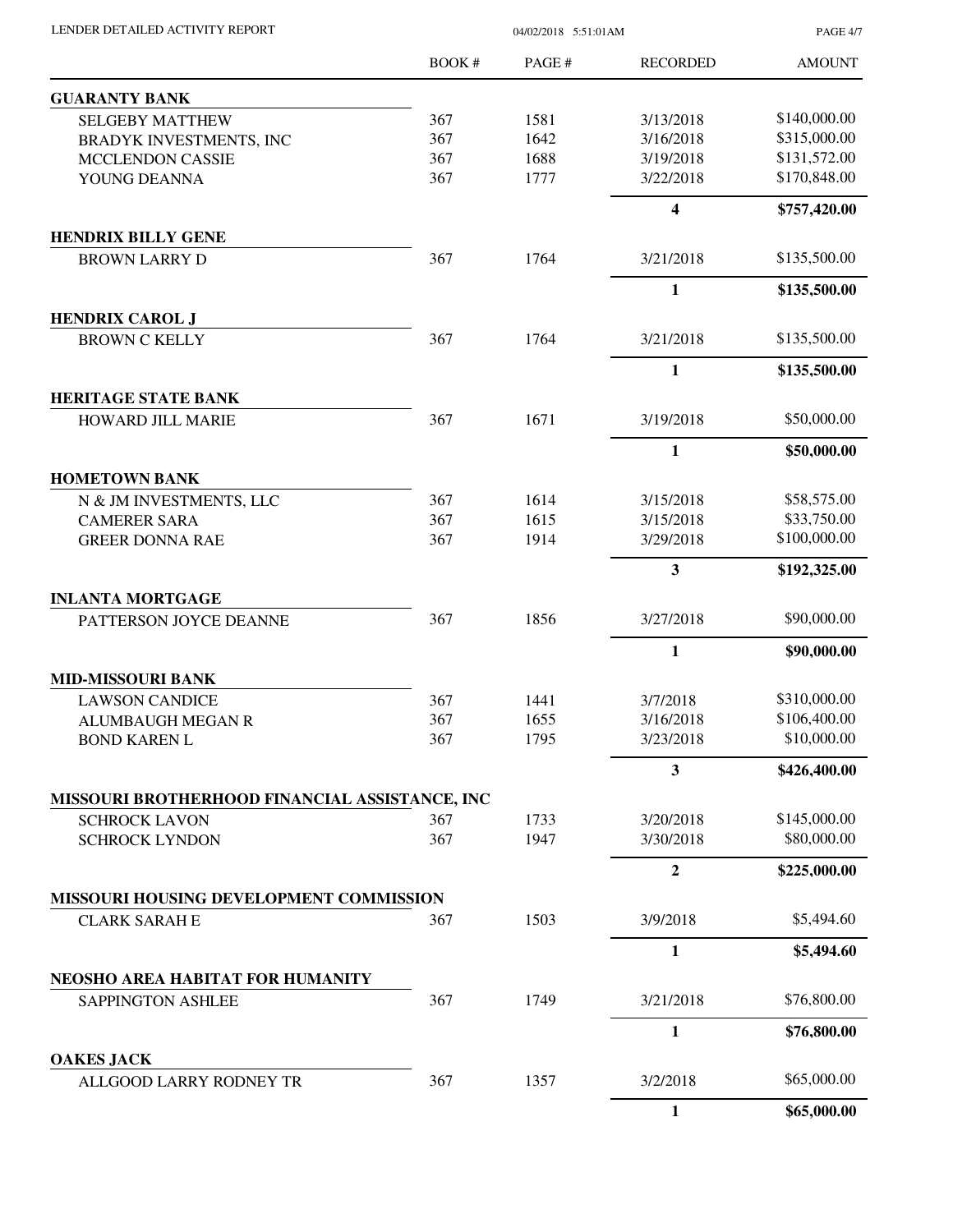| LENDER DETAILED ACTIVITY REPORT           | 04/02/2018 5:51:01AM |        |                         | <b>PAGE 5/7</b>              |
|-------------------------------------------|----------------------|--------|-------------------------|------------------------------|
|                                           | BOOK #               | PAGE # | <b>RECORDED</b>         | <b>AMOUNT</b>                |
| <b>OAKSTAR BANK</b>                       |                      |        |                         |                              |
| MITCHELL ADRIENNE                         | 367                  | 1590   | 3/13/2018               | \$45,000.00                  |
| MITCHELL ADRIENNE                         | 367                  | 1760   | 3/21/2018               | \$359,200.00                 |
|                                           |                      |        | $\overline{2}$          | \$404,200.00                 |
| PEOPLES BANK                              |                      |        |                         |                              |
| PERRY LYNSEY R                            | 367                  | 1467   | 3/8/2018                | \$30,000.00                  |
| SUPERIOR FAMILY CONSTRUCTION, LLC         | 367                  | 1610   | 3/14/2018               | \$23,000.00                  |
| <b>JONES KEILA E</b>                      | 367                  | 1691   | 3/19/2018               | \$364,000.00                 |
| MURPHY CONSTRUCTION, LLC                  | 367                  | 1755   | 3/21/2018               | \$133,600.00                 |
| <b>SHEAR CHRISTINA</b>                    | 367                  | 1825   | 3/26/2018               | \$62,150.00                  |
| <b>WEBBER JENNIFER</b>                    | 367                  | 1826   | 3/26/2018               | \$114,000.00                 |
| <b>BROTHERS LAWRENCE J</b>                | 367                  | 1867   | 3/27/2018               | \$135,200.00                 |
|                                           |                      |        | $\overline{7}$          | \$861,950.00                 |
| <b>PINNACLE BANK</b>                      |                      |        |                         |                              |
| SPRENKLE ROBERT JACKSON                   | 367                  | 1337   | 3/2/2018                | \$121,800.00                 |
| T R SMITH CONSTRUCTION, INC               | 367                  | 1524   | 3/12/2018               | \$290,600.00                 |
| PORTER HOLDINGS, LLC                      | 367                  | 1580   | 3/13/2018               | \$49,700.00                  |
| <b>ARLINGTON ALYSSA</b>                   | 367                  | 1652   | 3/16/2018               | \$199,000.00                 |
| <b>ARLINGTON ALYSSA</b>                   | 367                  | 1653   | 3/16/2018               | \$375,000.00                 |
| CARLISLE & SONS, LLC                      | 367                  | 1661   | 3/16/2018               | \$127,100.00<br>\$149,825.00 |
| CARLISLE & SONS, LLC                      | 367                  | 1662   | 3/16/2018               |                              |
| <b>REED KATHRYN</b>                       | 367                  | 1964   | 3/30/2018               | \$245,000.00                 |
|                                           |                      |        | 8                       | \$1,558,025.00               |
| PREMIER HOME MORTGAGE                     |                      |        |                         |                              |
| <b>ADA BRANDON</b>                        | 367                  | 1285   | 3/1/2018                | \$77,020.00                  |
| FRANKS DUSTIN WAYNE                       | 367                  | 1788   | 3/22/2018               | \$81,987.00                  |
|                                           |                      |        | $\boldsymbol{2}$        | \$159,007.00                 |
| <b>QUICKEN LOANS</b>                      |                      |        |                         |                              |
| <b>KAMGUIA SHERRI</b>                     | 367                  | 1383   | 3/5/2018                | \$74,932.00                  |
| PORTER JANE E                             | 367                  | 1402   | 3/6/2018                | \$76,312.00                  |
| HOLLAND MICHAEL D                         | 367                  | 1924   | 3/29/2018               | \$46,994.00                  |
|                                           |                      |        | $\overline{\mathbf{3}}$ | \$198,238.00                 |
| R & G PROPERTIES OF NEWTON COUNTY, LLC    |                      |        |                         |                              |
| <b>GREEN STEPHANIE ANN</b>                | 367                  | 1891   | 3/28/2018               | \$48,500.00                  |
|                                           |                      |        | $\mathbf{1}$            | \$48,500.00                  |
| <b>RANDOLPH REX L TR</b>                  |                      |        |                         |                              |
| <b>WARD GREGORY</b>                       | 367                  | 1455   | 3/8/2018                | \$217,000.00                 |
|                                           |                      |        | 1                       | \$217,000.00                 |
| <b>SIMMONS BANK</b><br><b>GLENN BROOK</b> | 367                  | 1414   | 3/7/2018                | \$453,000.00                 |
|                                           |                      |        | 1                       | \$453,000.00                 |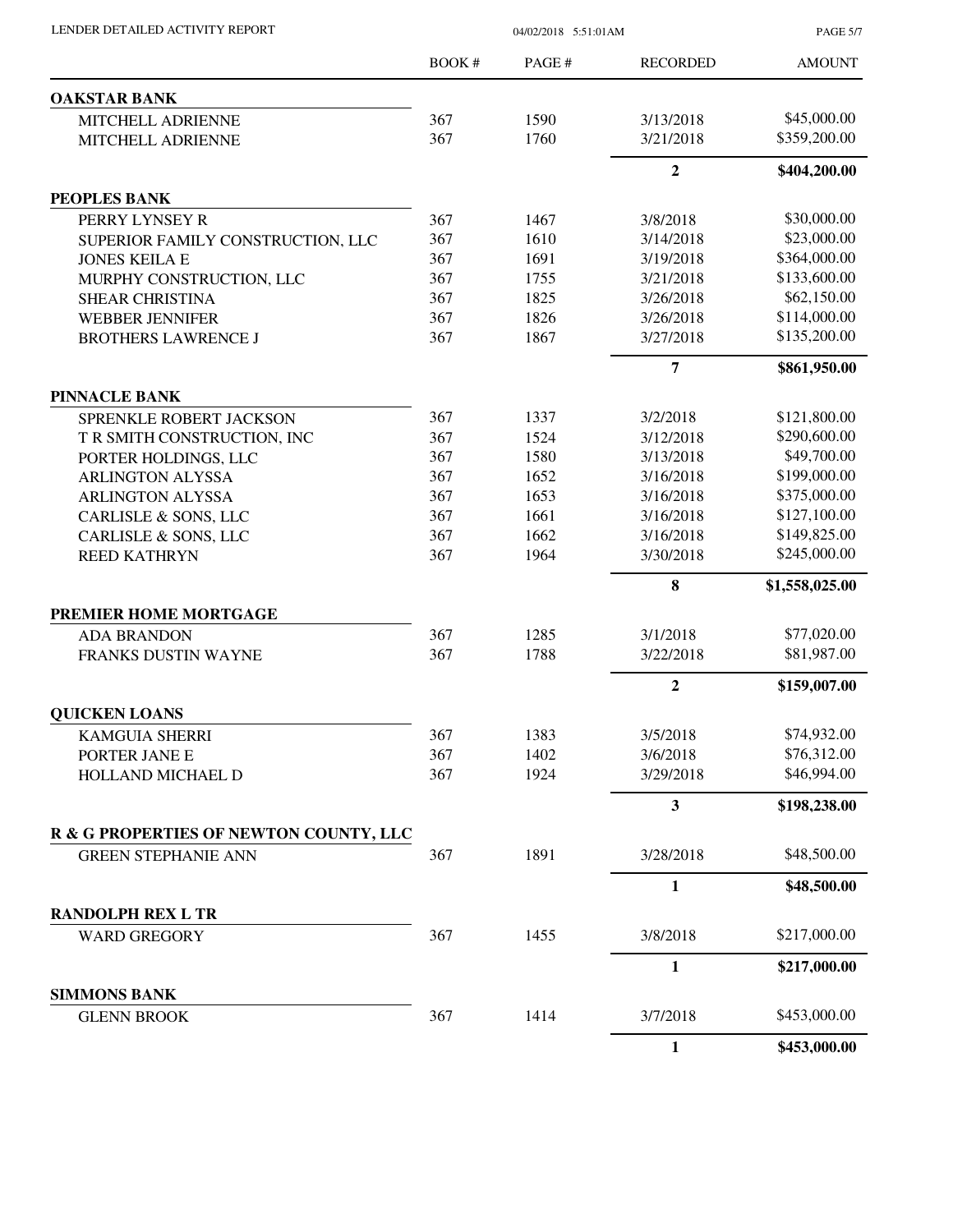PAGE 6/7

|                                                                     | BOOK# | PAGE# | <b>RECORDED</b> | <b>AMOUNT</b>  |
|---------------------------------------------------------------------|-------|-------|-----------------|----------------|
| SOUTHWEST MISSOURI BANK                                             |       |       |                 |                |
| <b>DUNKER MICHELE</b>                                               | 367   | 1288  | 3/1/2018        | \$255,000.00   |
| STRELLA KELLY L                                                     | 367   | 1289  | 3/1/2018        | \$50,000.00    |
| <b>SCHEPPERT JADA</b>                                               | 367   | 1290  | 3/1/2018        | \$50,000.00    |
| <b>BOYD ROBIN</b>                                                   | 367   | 1291  | 3/1/2018        | \$300,000.00   |
| <b>GOODALL NANCY ANNETTE</b>                                        | 367   | 1334  | 3/2/2018        | \$11,000.00    |
| <b>CANTU FELIPE</b>                                                 | 367   | 1348  | 3/2/2018        | \$111,343.00   |
| ANDERSON GRANVILLE TRENT                                            | 367   | 1474  | 3/8/2018        | \$65,200.00    |
| <b>RICHARDSON HEATHER</b>                                           | 367   | 1603  | 3/14/2018       | \$350,000.00   |
| <b>CIANCI JENNIFER MARIE</b>                                        | 367   | 1604  | 3/14/2018       | \$25,000.00    |
| <b>BRUNNER LARRY R TR</b>                                           | 367   | 1669  | 3/19/2018       | \$100,000.00   |
| <b>HEISTEN RACHEL</b>                                               | 367   | 1721  | 3/20/2018       | \$20,000.00    |
| <b>RAINEY RITA</b>                                                  | 367   | 1753  | 3/21/2018       | \$140,000.00   |
| <b>KEITH TRAVIS L</b>                                               | 367   | 1881  | 3/28/2018       | \$20,000.00    |
| <b>HANKINS BEVERLY</b>                                              | 367   | 1963  | 3/30/2018       | \$57,500.00    |
| <b>FARLEY BRANDON</b>                                               | 367   | 1970  | 3/30/2018       | \$110,000.00   |
|                                                                     |       |       | 15              | \$1,665,043.00 |
| THE CORNERSTONE BANK<br><b>HAMILTON ROBERT</b>                      | 367   | 1968  | 3/30/2018       | \$28,000.00    |
|                                                                     |       |       |                 |                |
|                                                                     |       |       | $\mathbf{1}$    | \$28,000.00    |
| TRAVELERS CASUALTY & SURETY COMPANY OF AMERIC<br><b>CRUME ELSIE</b> | 367   | 1626  | 3/15/2018       | \$230,467.00   |
|                                                                     |       |       | $\mathbf{1}$    | \$230,467.00   |
| <b>TROXELL TERRY DEAN</b>                                           |       |       |                 |                |
| <b>STRICK PEARL L TR</b>                                            | 367   | 1972  | 3/30/2018       | \$65,000.00    |
|                                                                     |       |       | $\mathbf{1}$    | \$65,000.00    |
| <b>USBANK</b>                                                       |       |       |                 |                |
| <b>BURTON LINDA J</b>                                               | 367   | 1730  | 3/20/2018       | \$85,000.00    |
| <b>WIMP JAMES</b>                                                   | 367   | 1734  | 3/21/2018       | \$28,157.00    |
| <b>BARTZ ELIZABETH L</b>                                            | 367   | 1769  | 3/22/2018       | \$100,000.00   |
|                                                                     |       |       | 3               | \$213,157.00   |
| UNITED FIDELITY FUNDING                                             |       |       |                 |                |
| <b>SPEARS DANNI M</b>                                               | 367   | 1724  | 3/20/2018       | \$147,283.00   |
|                                                                     |       |       | $\mathbf{1}$    | \$147,283.00   |
| <b>WANG YUN</b>                                                     |       |       |                 |                |
| <b>VILLATORO MARVIN</b>                                             | 367   | 1283  | 3/1/2018        | \$30,500.00    |
|                                                                     |       |       | $\mathbf{1}$    | \$30,500.00    |
| <b>WANG ZHNOYUE</b>                                                 |       |       |                 |                |
| <b>VILLATORO MARVIN</b>                                             | 367   | 1283  | 3/1/2018        | \$30,500.00    |
|                                                                     |       |       | $\mathbf{1}$    | \$30,500.00    |
| WOLFINBARGER GARY OWEN                                              |       |       |                 |                |
| <b>ENYART DON D</b>                                                 | 367   | 1381  | 3/5/2018        | \$125,000.00   |
|                                                                     |       |       | $\mathbf{1}$    | \$125,000.00   |
| WOLFINBARGER LAURA JANINE<br>ENYART KELLY L                         | 367   | 1381  | 3/5/2018        | \$125,000.00   |
|                                                                     |       |       | $\mathbf{1}$    | \$125,000.00   |
|                                                                     |       |       |                 |                |